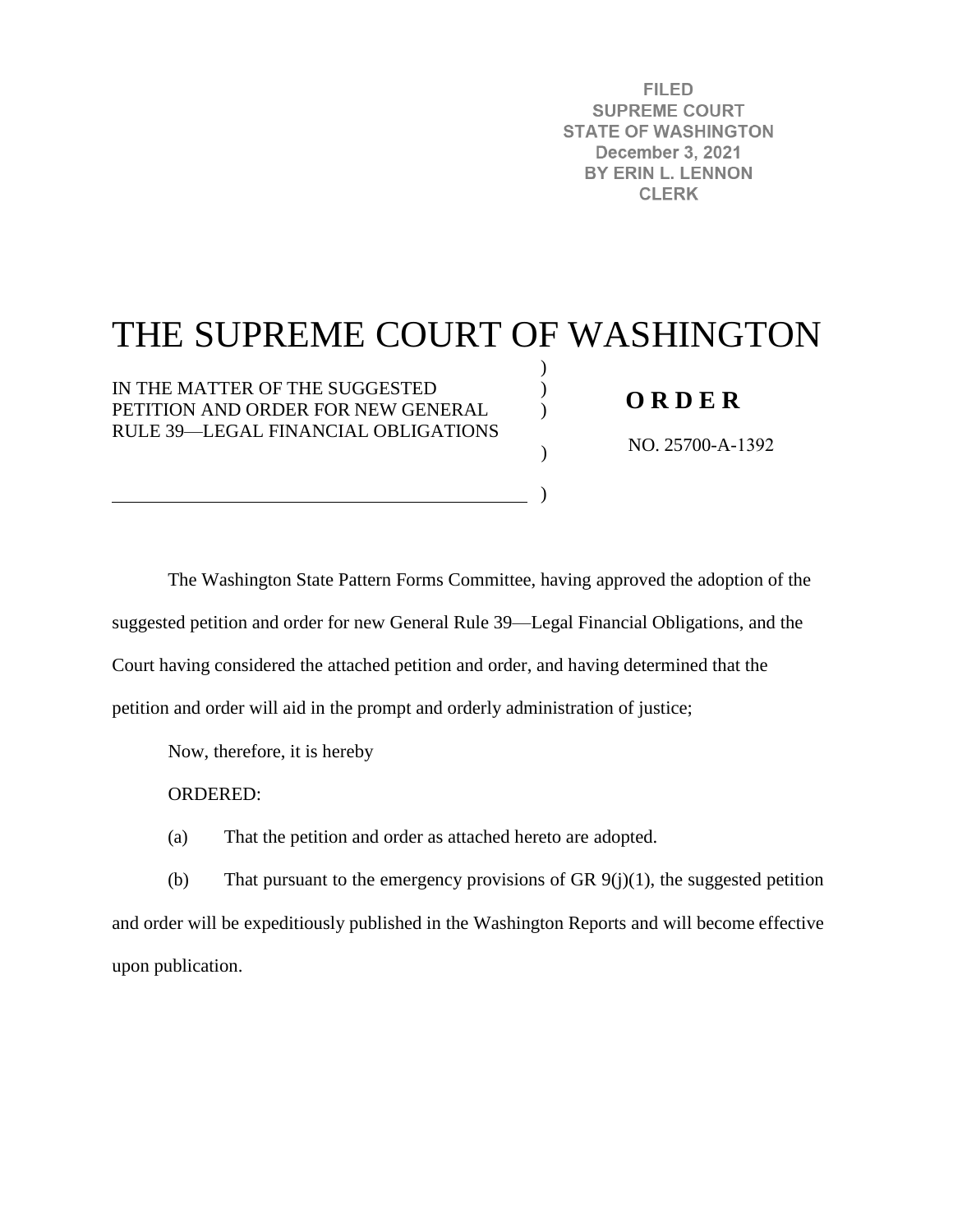#### Page 2 ORDER IN THE MATTER OF THE SUGGESTED PETITION AND ORDER FOR NEW GENERAL RULE 39—LEGAL FINANCIAL OBLIGATIONS

DATED at Olympia, Washington this 3rd day of December, 2021.

arzález

Johnson, J

Madsen, J.

Gordon McCloud, J.

Yu.

Own Owen

Stephens, J.

Montoya-Lewis, J

Whitener, J.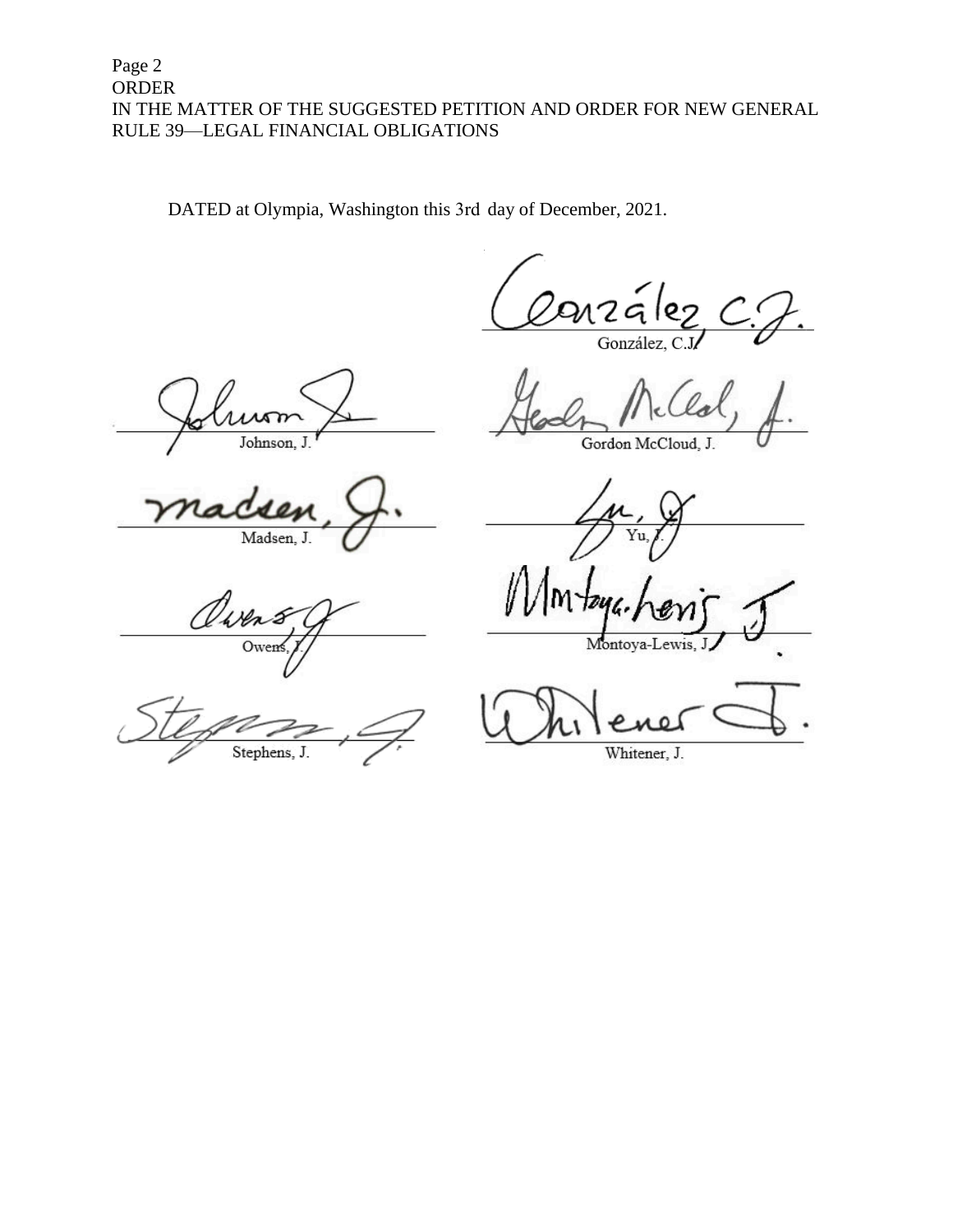#### [NEW] **GR 39 REMISSION OF LEGAL FINANCIAL OBLIGATIONS**

#### **(a) Definitions.**

(1) Legal financial obligation (LFO), as referenced in this rule, means costs, fines, fees, penalties, assessments, and restitution imposed by a Washington court and does not include the RCW 9.94A.780 clerk's fee for collecting the LFO.

(2) "Indigent" is defined in RCW 10.101.010.

**(b) Relief Available.** An individual who has been required to pay LFOs may petition the sentencing court for a waiver of interest and remission or reduction of any unpaid portion of the LFOs, except restitution and mandatory LFOs not subject to remission or reduction, and may request any other relief as allowed by law. The petitioner may also request that the LFOs be removed from a collection agency; request additional time to pay the LFOs; and, excluding restitution and mandatory LFOs not subject to remission or reduction, request payment by community service or other forms of community restitution if available in the community.

**(c) Indigence or Inability to Pay.** A petition shall allege that the petitioner is indigent or lacks the financial ability to pay the LFO. Provided, a petitioner is not required to show indigence or the lack of ability to pay an LFO when making a request to waive interest on a nonrestitution LFO pursuant to RCW 10.82.090.

**(d) Mandatory Form and Notice.** The petitioner shall complete and file a mandatory pattern form petition, declaration of mailing and proposed order created by the Administrative Office of the Courts (AOC). The petitioner may attach appropriately redacted financial documents supporting the request. See GR 31(e). The petitioner shall also mail copies of the petition, declaration of mailing and proposed order to the appropriate prosecuting attorney.

**(e) Submission of Petition; Fee.** The court shall accept the petition submitted in person, by mail, or, where authorized by local court rule not inconsistent with GR 30, by electronic filing. All petitions shall be presented to a judicial officer for consideration in a timely manner and there shall be no fee imposed for filing and consideration of a petition.

**(f) Hearings; Notice.** The judicial officer may set the petition for a hearing, or may consider the petition ex parte without a hearing no sooner than three business days from filing of the petition and declaration of mailing or the filing of the declaration of mailing, if filed after the petition. Provided, when the appropriate prosecuting authority files a letter with a presiding judge requesting notice of all petitions filed pursuant to this rule, the court shall set all such petitions for hearing and send the notice of hearing to all parties. In the letter provided to the presiding judge, the prosecuting authority, however, may limit the notice requested to select cases, such as cases where the fine or costs are greater than a specified amount.

**(g) Telephonic Hearing.** Hearings by telephone or video conference improve access to the courts. If a petition is set for hearing, upon request, the court in its discretion may permit a telephone or video conference appearance by the petitioner subject to local court rule and/orlocal policies.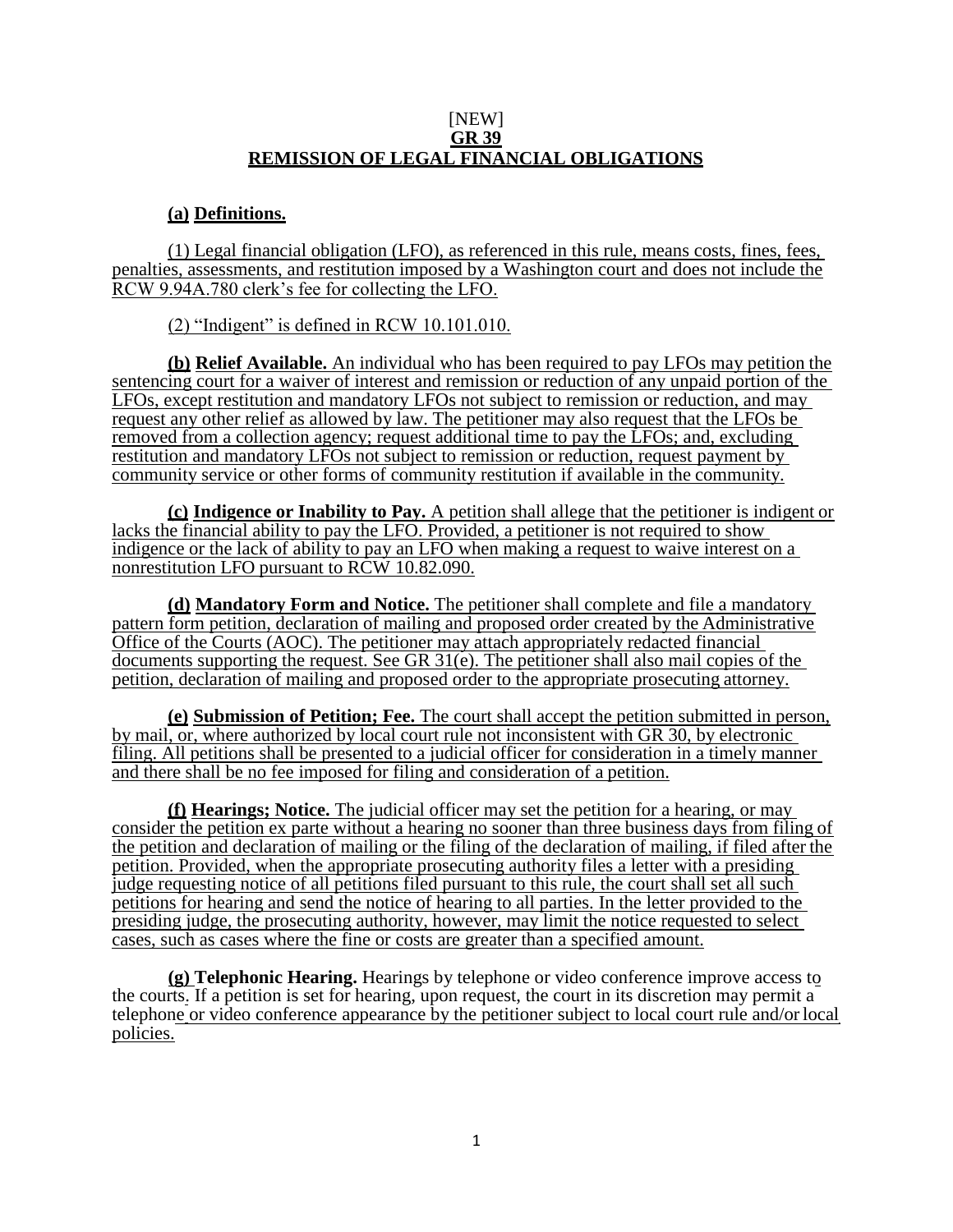|  | Court of Washington, County/City of |  |
|--|-------------------------------------|--|
|  |                                     |  |
|  |                                     |  |

| Plaintiff,<br>VS.              |            | No.<br><b>Petition re: Legal Financial Obligations</b><br>(PT) |
|--------------------------------|------------|----------------------------------------------------------------|
| Defendant.<br>PCN/TCN:<br>SID: | <b>DOB</b> |                                                                |

# **Petition re: Legal Financial Obligations**

*Use this form to request that your legal financial obligations (LFOs) be waived, reduced, pulled from collections, converted to community restitution hours, or to modify a payment plan.*

The undersigned requests that the sentencing court grant an order that will (check the boxes that apply):

- *1.* **Interest** *(Check all that apply)*
	- [ ] **LFO Interest**. Waive all unpaid interest on my LFOs that are not restitution. (RCW 10.82.090(2)(a).)
	- [ ] **Restitution Interest**. I have paid the principal of my restitution in full. All that remains of my restitution obligation is interest. I ask that the court waive or reduce the remaining interest on my restitution as an incentive for me to pay my remaining LFOs. (RCW 10.82.090(2)(b).)
- *2.* **LFOs that are not restitution** *(Check all that apply)*
	- [ ] **Remission or Reduction**. Waive or reduce all unpaid discretionary LFOs. (RCW 9.94A.6333(3)(f); RCW 10.01.160(4) (limited to costs); RCW 10.01.180(5); RCW 46.63.190.)
	- [ ] **Additional Time**. Grant me additional time to pay my unpaid LFOs. (RCW 9.94A.6333(3)(f); RCW 10.01.170(1); RCW 10.01.180(5); RCW 46.63.190.)
	- [ ] **Collection**. Remove my unpaid LFOs from collection and waive all collection fees. (RCW 19.16.500(1)(b); RCW 36.18.190.)
	- [ ] **Community Restitution.** Convert any unpaid discretionary LFOs that are not restitution to community restitution/service hours through a community restitution program. (RCW 9.94A.6333(3)(f); RCW 10.01.160(4) (limited to costs); RCW 10.01.180(5); RCW 46.63.190.)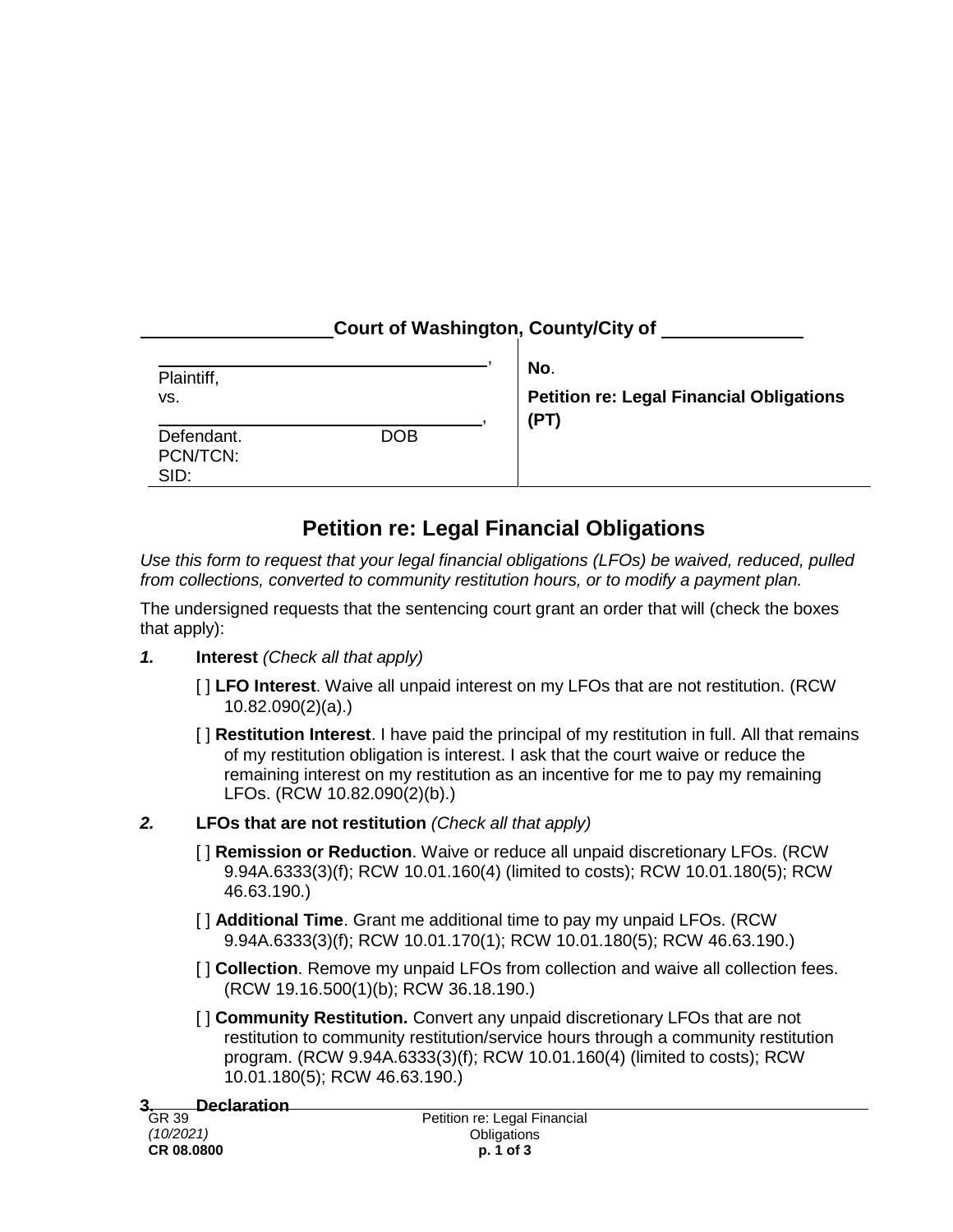I am the defendant in the above action and declare that I have been released from total confinement on this matter: *(Check all that apply)*

- [] I have paid my restitution in full.
- [ ] I am indigent because:
- [ ] I am receiving one of the following types of public assistance: temporary assistance for needy families, aged, blind, or disabled assistance benefits, medical care services under RCW 74.09.035, pregnant women assistance benefits, poverty-related veterans' benefits, food stamps or food stamp benefits transferred electronically, refugee resettlement benefits, Medicaid (for example, Apple Health), or supplemental security income. (RCW 10.101.010(3)(a); GR 34(a)(3)(A).) I am receiving the following forms of public assistance:
	- [] I am involuntarily committed to a public mental health facility. (RCW) 10.101.010(3)(b).)
	- [ ] I am receiving an annual income, after taxes, of 125% or less of the current federally established poverty level. (RCW 10.101.010(3)(c); GR 34(a)(3)(B).)
	- [] am receiving an annual income, after taxes, of more than 125% of the federally established poverty level but I have recurring basic living expenses making me unable to pay the LFOs imposed. (GR 34(a)(3)(C).) Details:
	- [] Other compelling circumstances exist that demonstrate my inability to pay fees and/or charges. (GR 34(a)(3)(D).) Details:
- [ ] I am homeless. (RCW 9.94A.6333(3)(d); RCW 9.94A.760(11); RCW 10.01.180(1)(c).)
- [1] am not able to complete community restitution hours because:
- [ ] I have not paid my LFOs in a timely manner. However, my late payment(s) or failure to pay was/were not willful because: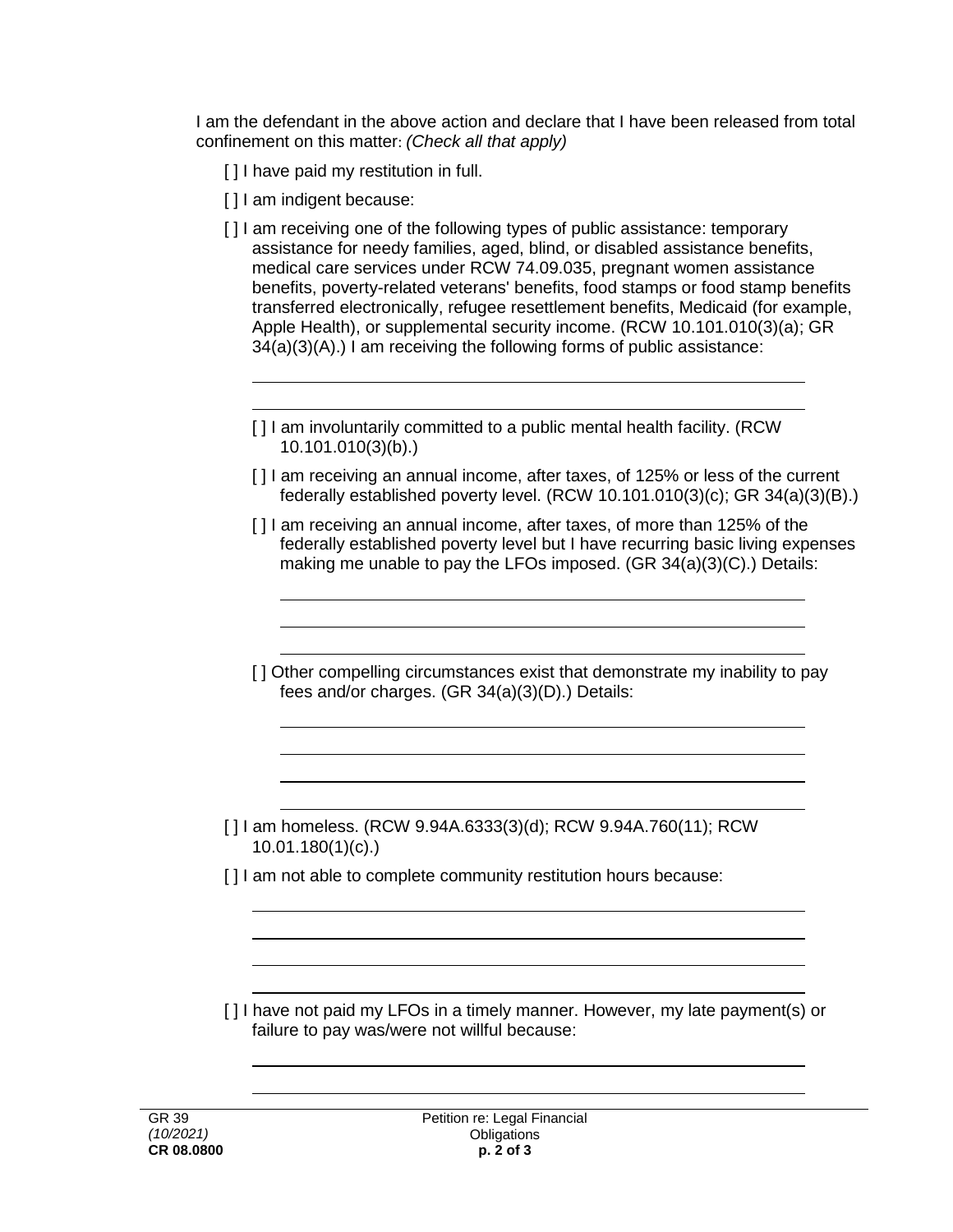[ ] **OPTIONAL**: I have attached my financial case history report from the court clerk. I request:

[] the court rule without a hearing.

[] a hearing by [] telephone [] video conference [] in court appearance.

*4.* I mailed or delivered this Petition, Declaration and proposed Order to the Court on *(date)* and to the Prosecuting Attorney on *(date)* .

I declare under penalty of perjury under the laws of the state of Washington that the foregoing is true and correct.

| Signed at (city)       | (state)           | on <i>(date)</i>              |
|------------------------|-------------------|-------------------------------|
| Signature of Defendant | <b>Print Name</b> |                               |
| Dated:                 |                   |                               |
|                        |                   | Defendant's Attorney/WSBA No. |

Print Name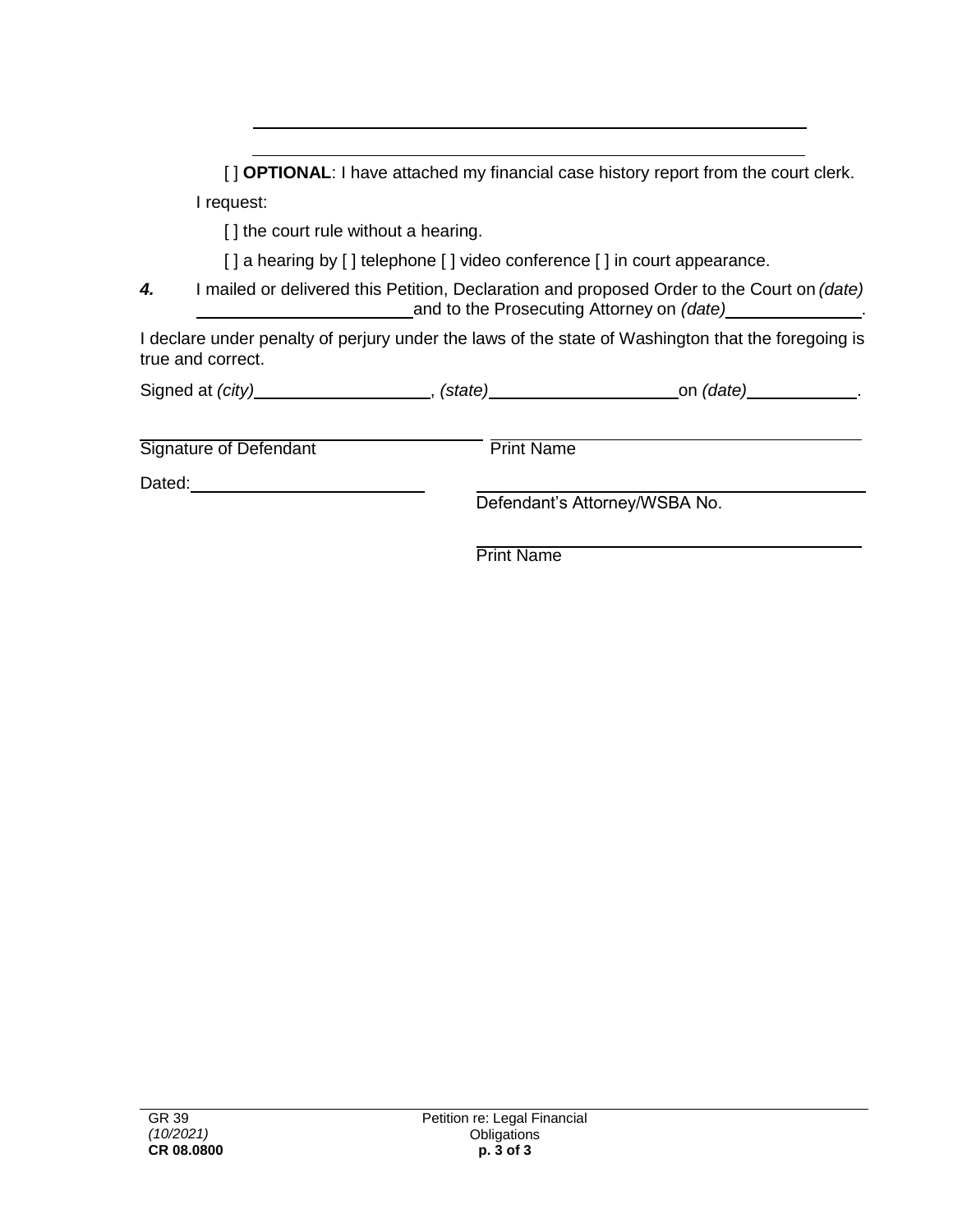## **Court of Washington, County/City of**

| Plaintiff,<br>VS.              |            | No.<br><b>Order re: Legal Financial Obligations</b><br>(ORWILFO) |  |
|--------------------------------|------------|------------------------------------------------------------------|--|
| Defendant.<br>PCN/TCN:<br>SID: | <b>DOB</b> | <b>Clerk Action Required</b>                                     |  |

# **Order re: Legal Financial Obligations**

This Court has considered the defendant's Motion for Order Waiving Interest and Granting Remission or Reduction of Legal Financial Obligations (LFOs) pursuant to GR 39, the defendant's declaration, and any testimony, and has reviewed the relevant court records.

#### **The Court finds:**

- [ ] The defendant has been released from total confinement in this matter.
- [ ] The defendant has paid restitution in full and reducing interest on restitution would be an incentive for the defendant to pay other LFOs. RCW 10.82.090(2)(b).
- [ ] The defendant is indigent. RCW 10.101.010(3); RCW 9.94A.6333(3)(c); RCW 10.01.180(5); GR 34(a)(3); *State v. Blazina*, 182 Wn.2d 827, 839, 344 P.2d 827 (2015) (instructing courts to look to GR 34 for guidance concerning ability to pay).
- [ ] The defendant is homeless. RCW 9.94A.6333(3)(d); RCW 9.94A.760(11); RCW 10.01.180(1)(c).
- [] The defendant's failure to timely pay LFOs was not willful. RCW 9.94A.6333(3)(c); RCW 10.01.180(5).
- [ ] The defendant [ ] has [ ] has not requested the opportunity for community restitution.
- [ ] Other: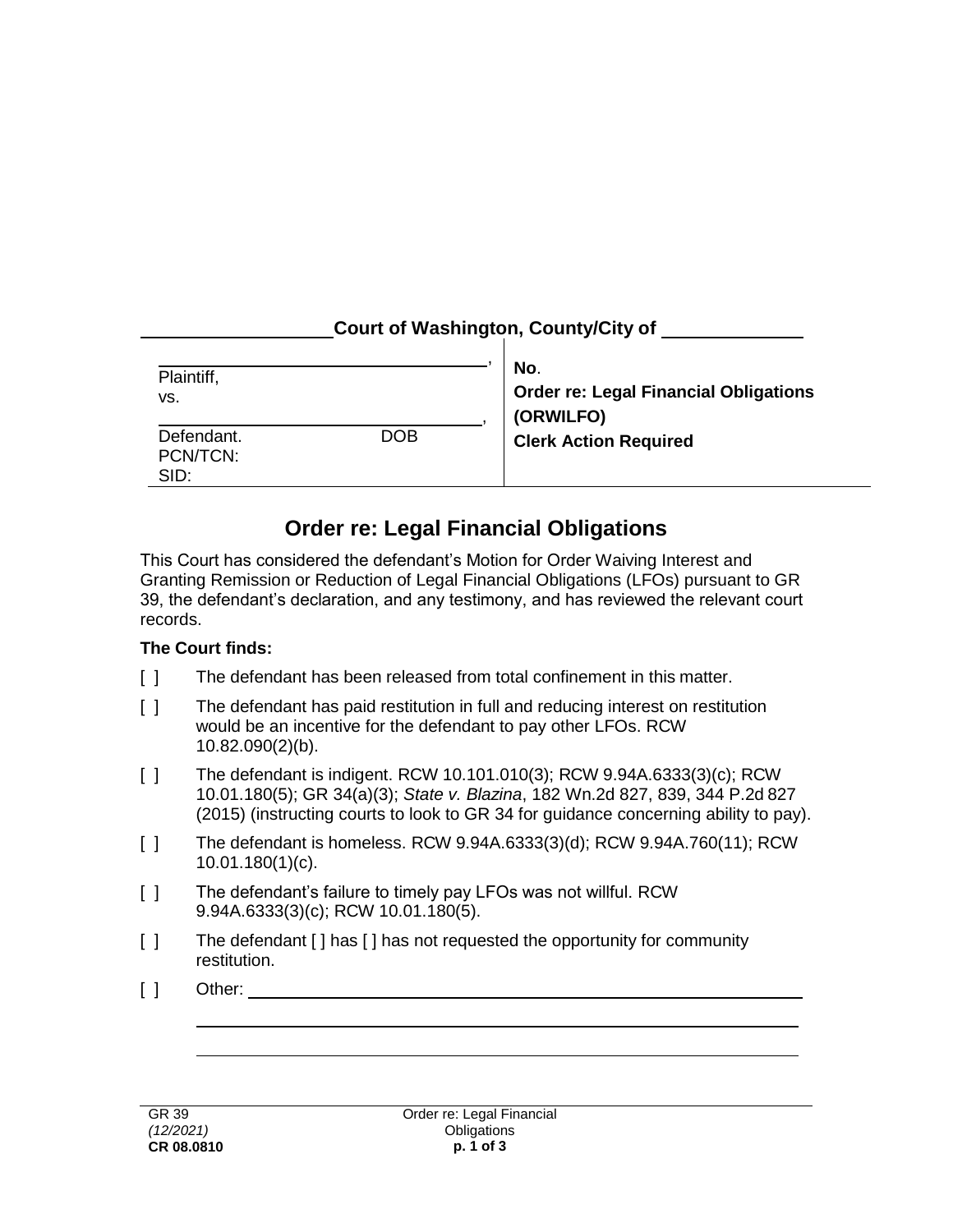### **The Court orders:**

- [ ] **LFO Interest.** All interest that is not restitution on the defendant's LFOs is waived. RCW 10.82.090(2)(a).
- [ ] **Restitution Interest Waiver**. Because the defendant has paid restitution in full and reducing interest on restitution would be an incentive for the defendant to pay other LFOs, all restitution interest is waived. RCW 10.82.090(2)(b).
- [ ] **Restitution Interest Reduction**. Because the defendant has paid restitution in full and reducing interest on restitution would be an incentive for the defendant to pay other LFOs, restitution interest is reduced to . RCW 10.82.090(2)(b).
- [ ] **Remission**. All discretionary LFOs that are not restitution, including all costs or fees attendant to private debt collection efforts, are waived. RCW 9.94A.6333(3)(f); RCW 10.01.160(3), (4) (relating to costs); RCW 10.01.180(5); RCW 46.63.190; RCW 36.18.190. The following mandatory LFOs shall remain:
- [ ] **Reduction**. RCW 9.94A.6333(3)(f); RCW 10.01.180(5). All discretionary LFOs that are not restitution are reduced as follows:
- [ ] **Community Restitution**. All discretionary LFOs that are not restitution are converted to community restitution hours through a community restitution program at the rate of \$ per hour for each hour of community restitution. RCW 9.94A.6333(3)(f); RCW 10.01.180(5); RCW 46.63.190.
- [ ] **Additional Time**. RCW 9.94A.6333(3)(f); RCW 10.01.180(5); RCW 10.82.090(2)(b); RCW 10.01.170; RCW 46.63.190. All remaining LFOs may be paid according to the following schedule:

Next payment due date:

Minimum monthly payment:

Payments shall be made to:

[ ] **Collection**. The remaining LFOs are removed from a third-party collection agency and payments shall now be made to the Clerk's Office. RCW 36.18.190.

- [ ] A review hearing is set for *(*date*)*
- [ ] **Other**

**Dated**:

**Judge**